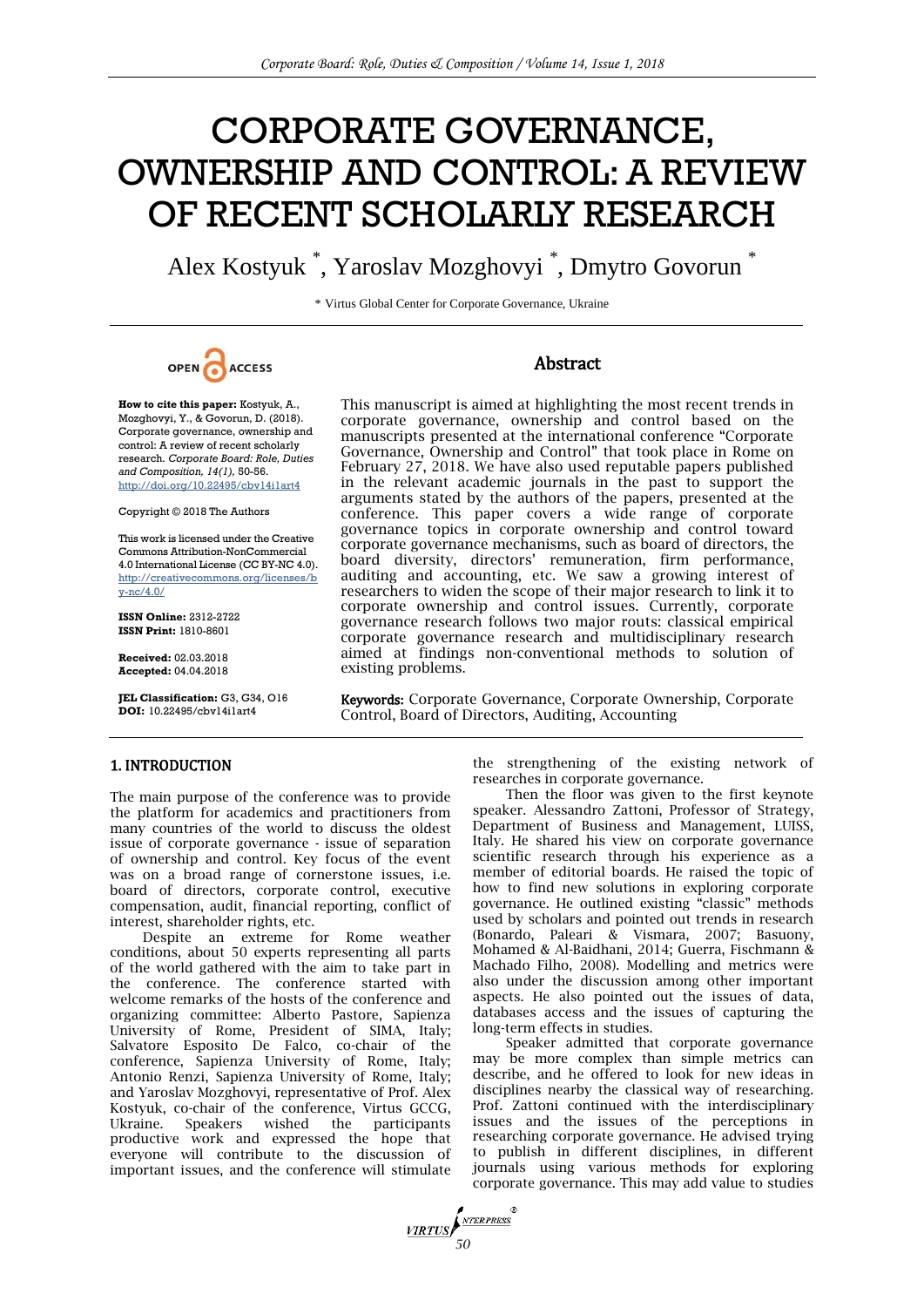and open a new link between theories. It is a good chance to create a new piece between existing worlds. The key message is that we still have enough resources and instruments to study the topic deeper.

The second keynote speaker Cesario Mateus, Associate Professor in Finance and Banking, Business School, University of Greenwich, London, UK continued the discussion about corporate governance research. He proposed to look for different perspective on boards, remuneration and corporate governance – what happens in the real world of financial institutions? His presentation was based on the recent project aimed to highlight the set of variables which is able to characterize wellperformed boards of directors in various countries. Speaker stressed that the environment is changing, trends influence boards' composition (Velte, 2017; Abdulsamad, Yusoff & Lasyoud, 2018; Abor & Biekpe, 2006). Many variables have been taken into account while modelling. He shared his insights about what happens in the UK context as it is only a part of the whole scope of countries for the study. The role of the boards in bad decisions of financial institutions was discussed in Q&A session. Prof. Mateus pointed out that more regulation is probably needed. Regulation in corporate governance is not the only solution. Of course, the role of mutual funds and disclosure should be also under the attention.

This review is structured in the following way: the main body of the paper is divided into 6 chapters, each covering a separate topic within the corporate governance field: corporate governance and family ownership, corporate governance, board of directors and corporate control, corporate governance, risks and firm performance, corporate governance, regulation and law, corporate governance and financial markets, corporate governance in banking institutions and finally corporate governance, accounting and audit. The paper concludes with the brief analysis of the results.

# 2. REVIEW OF MAJOR RECENT TRENDS IN SCHOLARLY RESEARCH IN CORPORATE **GOVERNANCE**

## 2.1. Corporate governance and family ownership

Parallel session "Corporate governance and family ownership" was chaired by Giunluca Vagnani, Sapienza University of Rome, Italy. Sílvia Ferreira Jorge representing University of Aveiro – GOVCOPP in Portugal presented a study on successor selection in family firms based on a game theory approach. Silvia and her co-authors modelled games based on the role that the emotional factors, as well as the founder's governance approach, have on successor selection in family firms. The results demonstrated that the emotional factors determine the successor outcome. The founder's governance approach is essential to ensure firm continuity as well as secure that his preferred successor is indeed appointed successor.

Mariasole Bannò from the University of Brescia, Italy together with the co-authors following the insight from the Upper Echelon Theory investigated if and how CEO characteristics impact innovation in family firms (Huse, 2005; Ulrich, 2018; Chouaibi, Boujelbene & Affes, 2009). Researchers tested empirically their hypotheses using a sample of 251 Italian companies to investigate the impact of CEO dimensions on the propensity to innovate.

The next presentation was delivered by Victor Barros and Joaquim Miranda Sarmento from ISEG – Lisbon School of Economics and Management, ADVANCE/CSG, Universidade de Lisboa, Portugal who analysed the impact of privatizations on firm's capital structure, using a sample of 574 firm-year observations of privatized firms in Europe. Their results suggest that there is no evidence of decreases in the level of leverage following a privatization. Considering industry-specific characteristics the authors found substantial statistical evidence that firms inserted in capitalintensive industries are more leveraged after being privatized.

## 2.2. Corporate governance, board of directors and corporate control

Parallel session 2 was headed by Corrado Gatti, Sapienza University of Rome, Italy and was titled "Corporate governance, board of directors and corporate control". María Consuelo Pucheta-Martínez and Inmaculada Bel-Oms from the University Jaume I, Spain examined the influence of institutional female directors on CEO compensation (Giovinco, 2014; Torchia, Calabrò, Huse & Brogi, 2010). Their findings show that CEO compensation decreases at low levels of institutional female directors and pressure-resistant female directors on boards, but when their presence on boards increases, CEO compensation also increases. The authors also find that CEO compensation is not affected by pressuresensitive female directors on boards.

Duccio Martelli representing University of Perugia, Italy and Harvard University, USA presented the study which investigates whether investors are able to reward diversity board stocks compared to traditional assets, when stocks are taken alone; on the other hand, it compares portfolios' returns achieved while investing in firms following a corporate board gender and cultural diversity to portfolios built when investors prefer traditional assets only. The results show that board diversity seems to be a factor allowing stocks to have better risk-return trade-offs compared to traditional assets, and thus helping investors to achieve better results.

Pablo Sanz Bayón from School of Law – Comillas Pontifical University, Spain undertook a jurisprudential and empirical analysis of aspects of the corporate law system in the European context and analysed it in relation to other jurisdictions, such as the Common Law. More specifically, the researcher focused on the issue of corporate disputes in closely-held corporations, which are becoming increasingly important in practice and are more commonly manifesting in global corporate litigation.

## 2.3. Corporate governance, risks and firm performance

Parallel session 3 "Corporate governance, risks and firm performance" was led by Antonio Renzi, Sapienza University of Rome, Italy. The session was opened with the presentation of Paul M. Guest and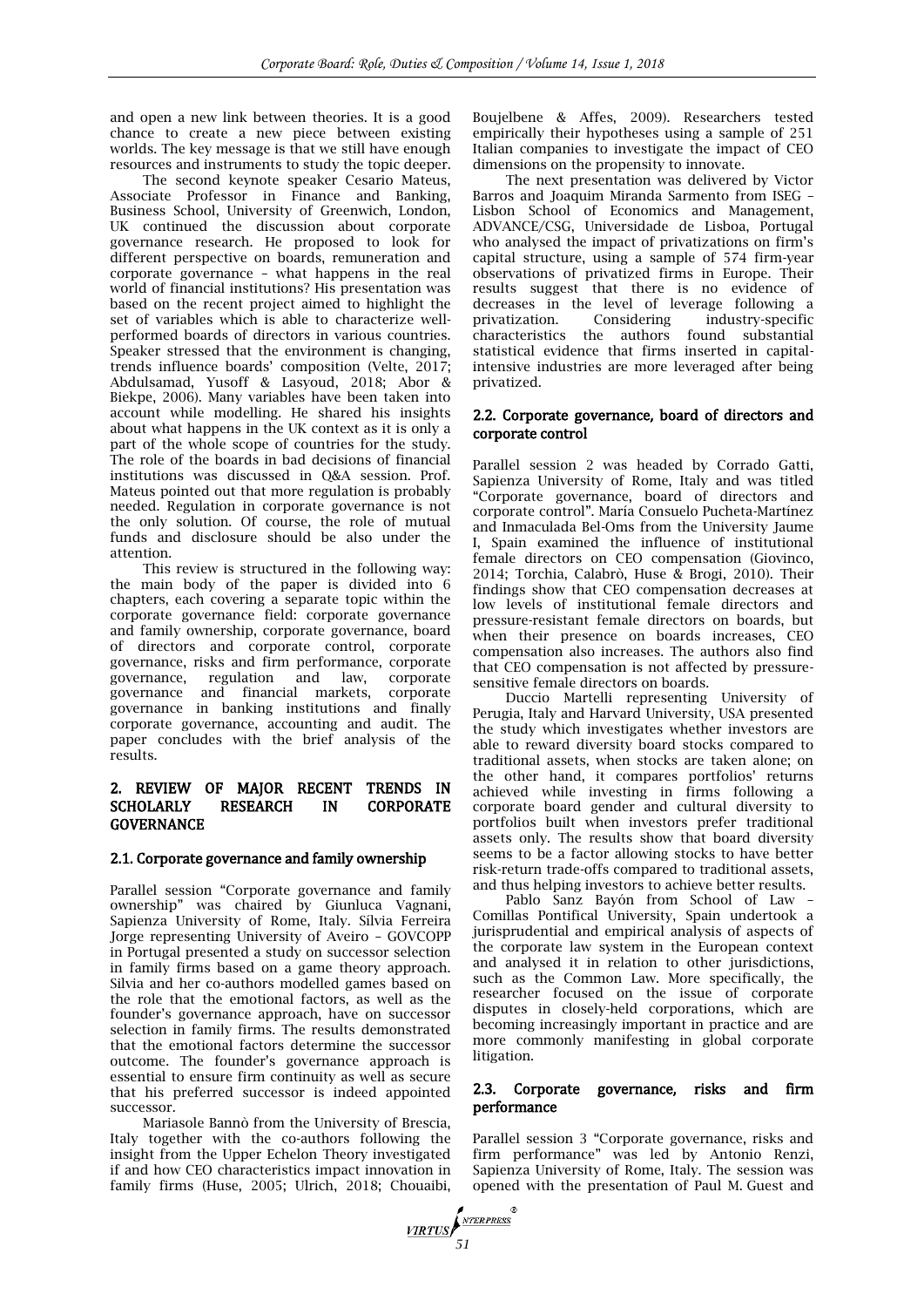Marco Nerino from Surrey Business School, University of Surrey, UK. Their study showed that announcements of corporate governance ratings by commercial rating firms impact stock market prices and thus have relevance for the efficiency of capital<br>markets. The authors examined 850,000 markets. The authors examined 850,000 observations over 2000-2016 and showed that rating downgrades have a significantly negative impact on stock prices for ratings that do not use a tick-thebox approach or are closely aligned to subsequent proxy voting recommendations. Downgrades associated with ratings that meet neither criterion have no impact on announcement returns.

Muhammad Arslan and his co-authors from Lincoln University, New Zealand investigated the nexus between corporate governance (CG) scores and cost of capital (COC). The researcher showed a positive association of director, institutional and government ownership while the negative association of block ownership with CG index and COC. The finding of 2SLS reveals that cost of capital decreases as the level of CG compliance increases, thus, firms with higher CG scores have a lower cost of capital. Finding reveals that audit firm size has positive association with CG compliance and disclosure while negative association with cost of capital among PSX listed firms. Muhammad concluded that board size and gender diversity have a negative association with both CG compliance and COC (Ho, Tower & Barako, 2008; Shehata, 2013).

Seth Armitage representing University of Edinburgh Business School, UK examined the financing choices over time of a sample of companies that have low leverage and high profitability at the start of the sample period. The behaviour of most companies suggests a preference for low leverage or indifference to leverage so long as it is not excessive (debt/assets above 50%). Companies lever up in order to fund a large expenditure, and de-lever subsequently if they have cash inflows. Sustained leverage is associated with recurrent large expenditures. Share issues are an important source of funds and most issuers have good profitability, showing that share issues are important for healthy companies.

# 2.4. Corporate governance, regulation and law

Session 4 was handled by Dmytro Govorun, Virtus Global Center for Corporate Governance, Ukraine. Participants discussed the issues of corporate governance, regulation and law. Mariya Gubareva representing Lisbon Accounting and Business School, Instituto Politécnico de Lisboa (ISCAL) strengthened her attention on the issues of Expected Credit Loss (ECL) modelling in light of International Financial Reporting Standard 9 (IFRS 9). She admitted that proposed adjustment framework permits to reach a better understanding by banks and financial institutions of complex ongoing interactions between the impairment and economic capital requirements in relation to credit losses. The developed calibration methodology enlightens how to deal with an aspired one day in the future convergence between prudential Basel accord and accounting treatment of credit risk parameters.

Edoardo Martino from Erasmus University, the Netherlands outlined questions of market discipline imposed by creditors on risk-taking behaviours of banking institutions. All above mentioned was highlighted in relation to corporate governance issues. Edoardo highlighted that the incentives of creditors toward market discipline are inherently diluted by the Bank Recovery and Resolution Directive (BRRD) legal design because of competing policy objectives pursued by the Directive. The direct normative consequence of such a finding is that enhancing information and predictability, though desirable in principle, will never lead to optimal monitoring effort, leaving the floor to alternative rule-based strategies.

Shafiq Ur Rehman from University of Malakand, Pakistan has made a presentation on the relationship between Corporate Governance and performance of Islamic and conventional banks of Pakistan (Bukhari, Awan & Ahmed, 2013; Iswaissi & Falahati, 2017; Marsidi, Annuar & Abdul Rahman, 2016). He outlined the developments and recent trends of Islamic and conventional banks for the period 2007-2014. With the help of such variables like Board Size, Outside Directors, Board Gender Diversity and Board Meetings, he measured the influence of corporate governance on bank performance in quite specific types of banking.

Participants continued to talk about corporate governance, regulation and law in the session 4.2 chaired by Francesca Iandolo, Sapienza University of Rome, Italy. Francesco Di Tommaso representing Sapienza University of Rome, Italy in his presentation focused on the agenda for corporate governance reform, mainly from the UK and US perspective (Meier & Meier, 2014; Campa & Donnelly, 2014; Petra, 2006). The researcher's aim was to consider why such legislative initiatives are being pursued and why continuing reform of the corporate governance system in the UK and elsewhere is necessary.

Anthony O. Nwafor from University of Venda, South Africa studied the legal framework for executive remuneration in South Africa. He admitted that the public outcry against disproportionate executive pay has attracted legislative interventions in some jurisdictions, including South Africa, with the aim of increasing transparency and ensuring an enhanced shareholder participation in the fixing of the directors pay. He explained the existing instrument in the South African context and argued that although the shareholders were granted a statutory right to vote on the determination of the executive remuneration, such votes could only become an effective instrument in curtailing excessive pay where there is a proper disclosure which at present was not effectively guaranteed, so long as the provisions on disclosure remain in the directory provisions in the King Code on corporate governance.

Georgios Papachristou and Michalis Bekiaris focused attention on corporate frauds and accounting issues. The authors admitted that fraud costs economy, businesses, investors and society more than \$3 trillion every year. It is a serious problem as a series of corporate and accounting scandals have recently received considerable attention. They described fraudster's personal characteristics and discussed fraud evolution from 2004 to 2016, according to the Association of Fraud Examiners' Reports to the Nations. Asset misappropriation was named as the most frequent

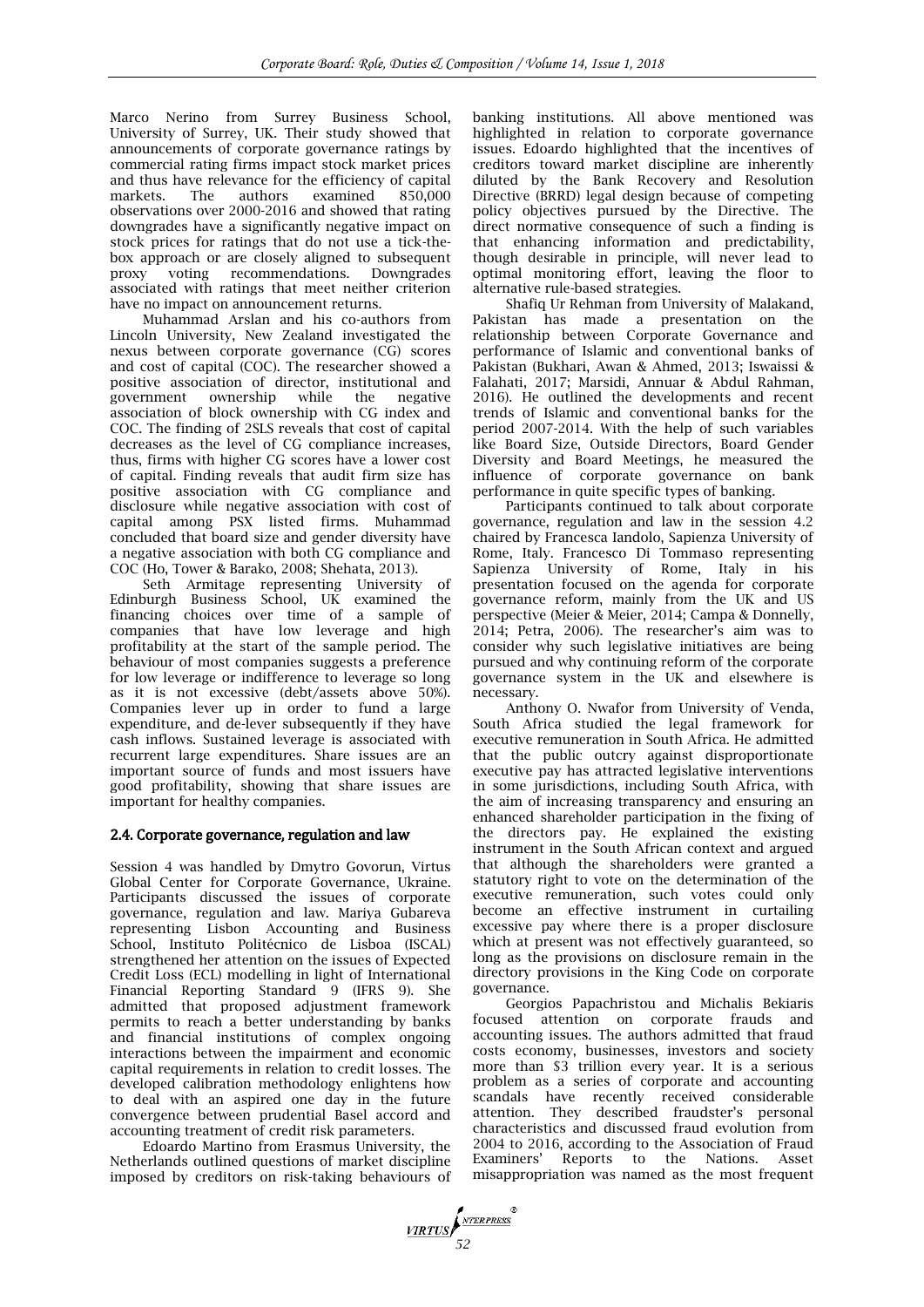scheme and the fraudulent financial statement was named as the costliest. They also noted that banking is the industry suffering the most from fraud, while owners or executives and employees with more than ten years at the corporation generate the most highimpact fraud scandals. Such experience was very interesting to study for prevention of fraudulent actions in the sector (Bekiaris, Efthymiou & Koutoupis, 2013; Hutchinson & Zain, 2009; Velte & Stiglbauer, 2012).

## 2.5. Corporate governance and financial markets

Nicola Cucari, Sapienza University of Rome, Italy chaired session 5. It was targeted to discuss issues of corporate governance and financial markets. Eric Pichet from KEDGE Business School presented his high-trend report regarding the Bitcoin Bubble in terms of governance. Of course, this topic is under discussion as after going from less than \$1 at its creation in 2009, the price of the Bitcoin overpassed \$1 000 in early 2017 and hit \$19 000 at the opening day of the futures contract on the Chicago Mercantile Exchange coming back in January 2018 under \$10 000. Eric Pichet outlined the ideology of the Bitcoin and tried to explain the archetypical bubble of the Bitcoin. Of course, presenter shared valuable lessons from the whole story of the Bitcoin era. He pointed out lessons in terms of governance of the financial markets as secure decentralized systems using blockchain-like innovations that will rival traditional trusted third parties (banks, notaries, etc.), if only because they cost less and how regulators and central banks should monitor the risk of cryptocurrencies on financial markets governance and also its influence on collective intelligence on the boards of directors and corporate governance.

Next presentation outlined the determinants of dividend policy on the basis of Euronext 100. Nádia Genebra Ahmad, Joaquim Miranda Sarmento, Victor Barros from Universidade de Lisboa examined the determinants of firm's dividend policy using a sample of firms that belong to the index Euronext 100 between 2007 and 2016. They argued that the level of leverage shapes dividend yields differently in the presence of stable payouts and stable dividends per share. They also stated that the dividend yield reflects a positive valuation of investors if the growth in dividends is linked to the growth in earnings for firms with higher growth expectations, as a policy of a stable payout appears to be viewed by investors as not jeopardizing future growth (Farinha & López-de-Foronda, 2009; Elmagrhi, Ntim, Crossley, Malagila, Fosu & Vu, 2017; Amoako-Adu, Baulkaran & Smith, 2014).

Session was continued by the report on innovative performance in family business and ownership costs of familiness delivered by Beatrice Orlando and Antonio Renzi. The authors consider how does the presence of family members in the board of directors' impact innovative performance in presence of financial slack (Vieira, 2018; Lam & Lee, 2012; Corbetta & Tomaselli, 1996). They distinguish ownership from transaction costs. And argue that the relationship between slack and innovative performance is inverted u-shaped, because any firm has a limited innovative capability and for the presence of ownership costs due to familiness. Researchers argued that family members prefer open versus closed innovation because it amplifies the return on equity of the initiative, despite this choice implies the family has to partially give up control over the process. This mechanism occurs by leveraging on firm potential slack - a firm attitude to attract future funds such as debts thanks to financial slack.

Fruitful discussions continued after the lunch break. Parallel session 2.2 "Corporate governance, board of directors and family ownership" was administered by Giuseppe Sancetta, Sapienza University of Rome, Italy. Salvatore Esposito De Falco together with Nicola Cucari presented a study on interlocking directorates in Italy with regard to the new perspectives for corporate governance mechanism. The authors updated the contribution by Drago et al. (2011) as well as related to the contribution by Heemskerk (2011), Collin (2008) and Kostyuk (2005) about cross-shareholdings and interlocking directorates in Italian listed companies and by using the social network analysis, mapped the network structure of interlocking boards and employed centrality measures like degree, eigenvector and betweenness along with the network density and average degree. The presentation provided a framework for selecting "potentially and actually powerful" firms - around whom interactions and processes can be traced and analysed.

Mariasole Bannò together with the co-authors studied the impact of internationalization strategies on family firms' growth in domestic markets. They contend that the ownership structure of the firm and, specifically, the distinction between family and non-family firms, helps explain the unresolved issue about the impact of internationalization on the domestic market growth. The hypotheses were tested on a sample of 338 Italian multinational companies in the time-window 2008-2012. Empirical results provide evidence in support of the theory: degree of internationalization translates into stronger growth in the domestic market for family business, rather than for non-family firms.

Another team of contributors consisting of Giuseppe Sancetta, Nicola Cucari and Marco Petracca assessed the voting premium in the Italian stock market from April 2007 to April 2017 and showed three major findings: i) reduction of non-voting share in the Italian scenario; ii) prevalence of negative voting rights premium more than positive ones, thus conflicting with the assumption and the observations by other researchers; iii) limits of the voting premium method because some differences in price levels can be explained by the differences between the prices of voting and non-voting shares. The researchers pointed out that interesting evidence already exists, although still much remains to do in the future.

#### 2.6. Corporate governance in banking institutions

Parallel session 6 "Corporate governance in banking institutions" was chaired by Yaroslav Mozghovyi, Virtus Global Center for Corporate Governance, Ukraine. The first presentation in this session was delivered by Valentina Lagasio, who, together with her co-author Marina Brogi, representing Sapienza University of Rome, Italy studied whether the market swayed by press releases on corporate governance. The research was based on the event study on the

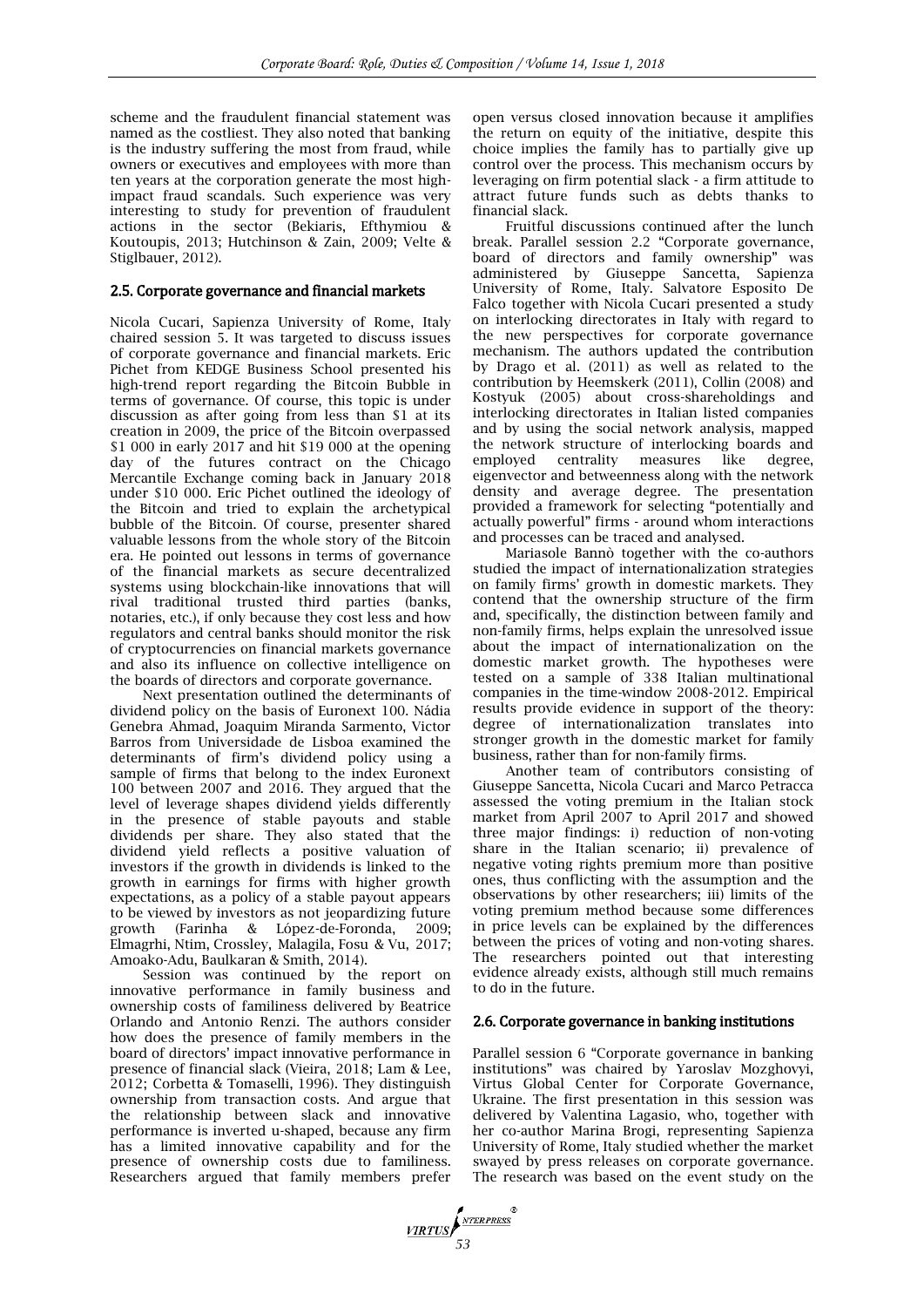Eurostoxx banks. The authors explored systemic and idiosyncratic shocks and found that investment decisions are significantly but negatively influenced by the disclosure of a press release on corporate governance as if this kind of news lead the investors to perceive negatively the bank.

Ida Claudia Panetta from the Sapienza University of Rome delivered a presentation of the research made together with her colleagues, devoted to IT governance disclosure on a sample of the major EU banks. The authors aimed to observe if, how and where banks report on their IT governance issues. They examined whether any differences in supervisor attitude to IT concern will induce differences in IT governance across countries. The analysis indicated that differences in the level of IT governance disclosure are bank-specific and not related to country's institutional settings. Ida also highlighted an increasing consistent attention of both supervisors and banks on IT issues starting from 2013.

Andrei Rădulescu, representing Banca Transilvania and Romanian Academy delivered a presentation on the financial performance of the banking sector in Romania. Andrei analysed the financial performance of the banking sector in Romania during 2007-2017, by employing standard econometric tools, working with quarterly statistics published by the National Bank of Romania (NBR), Eurostat and Bloomberg. According to his results, the credit market in Romania is highly pro-cyclical. At the same time, the improvement of the financial results of the banking industry in Romania over the past quarters has been highly dependent on the decline of the NPL ratio. Based on this estimates he forecasted the financial performance of the banking sector to consolidate in the short-run and to change the trend (from upward to downward trend) in 2018, as the post-crisis cycle hits maturity, while the policy-mix rebalances, with impact for the financing costs.

## 2.7. Corporate governance, accounting and audit

The parallel session titled "Corporate governance, accounting and audit" was chaired by Beatrice Orlando, Sapienza University of Rome, Italy. Gary Kleinman from the Montclair State University, USA together with the co-authors studied the effect of auditor industry specialization and corporate governance on the cash flow reporting classification choices under IFRS. Gary showed that the more specialized an audit firm was in working in an industry, the less likely were its clients to switch from GAAP's requirement that firms report interest paid and received, dividends received be shown as operating cash flows to being reported elsewhere in the cash flow statement. Audit partner specialization was significantly related to some, not all, of the three types of cash flow reporting discretions studied. According to the study, the corporate governance variable was not related to the broader cash flow reporting choices of switching at all but was consistently negatively related to firm choices that led to higher operating cash flows, such as moving interest paid from the operating activities section to the financing activities section.

The next presentation was addressed by María Consuelo Pucheta-Martínez and Inmaculada Bel-Oms who examined how big auditing firms and audit/non-audit fees impact on corporate social responsibility (Murase, Numata & Takeda, 2013; Kusumastuti, Ghozali & Fuad, 2016; Hay & Knechel, 2017). The authors found that the big four auditing firms and audit and non-audit fees paid by audited firms encourage CSR disclosure practices. The results suggest that big auditing firms play a relevant role in CSR reporting, which may help to mitigate informative asymmetries between managers and stakeholders. Furthermore, audit and non-audit fees paid by audited companies promote the voluntary non-financial information disclosure.

Perspectives on corporate governance and internal controls based on the Greek experience were outlined by Andreas G. Koutoupis in his presentation. Andreas portrayed and evaluated the existing corporate governance structure and secondly, highlighted its connection with internal audit function and management practices. The researcher concluded that corporate governance is driven by managerial excellence and effective governance because of internal audit processes, risk assessment, control activities, information and communication, and also monitoring activities.

Marco Pompili closed the session by presenting research on Fair Value Accounting and Earnings Management. He tried to answer the question whether unobservable inputs have any impact on earning quality aiming to identify the relationship existing between FVA and earning quality on a sample of banks listed in the US and in Europe observed for the period 2011-2016. The results confirmed a negative relationship between FVA and earning quality for banks listed in the US whereas results for banks listed in European markets do not provide strong evidence. See similar research by Paoloni, Paolucci & Menicucci (2017); Li, Abeysekera & Ma (2011); Alhadab (2016).

# 3. CONCLUSION

We tried to reach two results with this paper: firstly, to outline the most recent trends in corporate governance research based on the manuscripts and presentations of the international conference "Corporate Governance, Ownership and Control"; and secondly to find connections between these trends and research with the papers earlier published in the relevant academic journals which received attention of the research community (judged by the quantity of references and downloads).

In our findings, we support statements of Prof. Zattoni indicating that more often than not it is hard to measure corporate governance with simple metrics. Thus, there is a need to look for alternatives that will provide both more precise and efficient research approaches and metrics to get deep insights from the research on corporate governance. Interdisciplinary approach provides a lot of reasons to believe that it can be used to change the profile of research on corporate governance. And these statements were supported by some of the research results presented at the conference. For example:

 emotional factors determine the top management successor selection in family firms;

 CEO compensation decreases at low levels of institutional female directors and pressure-resistant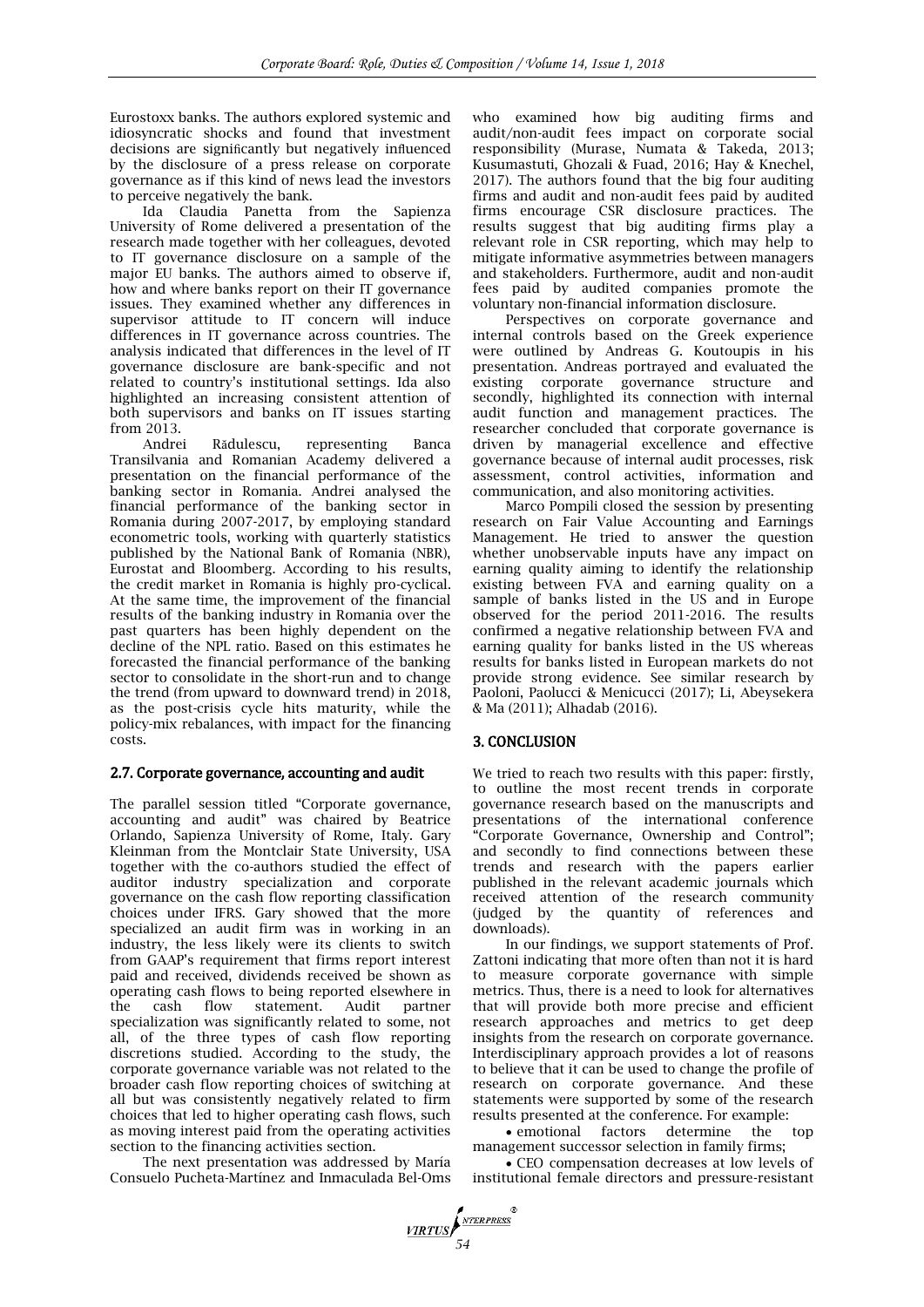female directors on boards, but when their presence on boards increases, CEO compensation also increases;

 board diversity is a factor allowing stocks to have better risk-return trade-offs compared to traditional assets, and thus helping investors to achieve better results;

 announcements of corporate governance ratings by commercial rating firms impact stock market prices and thus have relevance for the efficiency of capital markets;

• the level of leverage shapes dividend yields differently in the presence of stable payouts and stable dividends per share;

 executives of the family firms prefer open versus closed innovation because it amplifies the return on equity of the initiative, despite this choice implies the family has to partially give up control over the process;

 degree of internationalization translates into stronger growth in the domestic market for family business, rather than for non-family firms;

 investment decisions are significantly but negatively influenced by the disclosure of a press release on corporate governance as if this kind of news lead the investors to perceive negatively the bank;

 big auditing firms play a relevant role in CSR reporting, which may help to mitigate informative asymmetries between managers and stakeholders.

According to the comments of the participants who attended the conference, it was well organized and provided a nice venue to exchange research ideas and establish new contacts.

Organizational committee of the conference would like to express their gratitude to all participants and supporters who joined our international network and despite freezing weather visited Rome to make their deposit by high-quality presentations and interesting discussions.

Members of Virtus Global Center for Corporate Governance and executive team of the Publishing House "Virtus Interpress" would like to express great appreciation to Italian colleagues from Sapienza University of Rome – Salvatore Esposito De Falco, Antonio Renzi, Giuseppe Sancetta, Nicola Cucari, Beatrice Orlando for their contribution to the conference.

### **REFERENCES**

- 1. Abdulsamad, A. O., Yusoff, W. F. W., & Lasyoud, A. A. (2018). The influence of the board of directors' characteristics on firm performance: Evidence from Malaysian public listed companies. *Corporate Governance and Sustainability Review, 2(1),* 6-13. <http://doi.org/10.22495/cgsrv2i1p1>
- 2. Abor, J., & Biekpe, N. (2006). Does board characteristics affect the capital structure decisions of Ghanaian SMEs? *Corporate Ownership & Control, 4(1),* 113-118. https://doi.org/10.22495/cocv4i1p9
- 3. Alhadab, M. (2016). Auditor report and earnings management: Evidence from FTSE 350 companies in the UK. *Risk governance & control: financial markets & institutions, 6(4-2)*, 334-344. https://doi.org/10.22495/rgcv6i4c2art11
- 4. Amoako-Adu, B., Baulkaran, V., & Smith, B. F. (2014). Analysis of dividend policy of dual and single class U.S corporations. *Journal of Economics and Business*, *72,* 1-29. https://doi.org/10.1016/j.jeconbus.2013.10.002
- 5. Basuony, M. A., Mohamed, E. K. A., & Al-Baidhani, A. M. (2014). The effect of corporate governance on bank financial performance: Evidence from the Arabian Peninsula. *Corporate Ownership & Control, 11(2-1),* 178- 191. https://doi.org/10.22495/cocv11i2c1p3
- 6. Bekiaris, M., Efthymiou, T., & Koutoupis, A. G. (2013). Economic crisis impact on corporate governance & internal audit: The case of Greece. *Corporate Ownership & Control, 11(1),* 55-64. https://doi.org/10.22495/cocv11i1art5
- 7. Bonardo, D., Paleari, S., & Vismara, S. (2007). The non-linear relationship between managerial ownership and firm performance. *Corporate Ownership & Control, 4(4)*, 89-101. <http://doi.org/10.22495/cocv4i4p7>
- 8. Bukhari, K. S., Awan, H. M., & Ahmed, F. (2013). An evaluation of corporate governance practices of Islamic banks versus Islamic bank windows of conventional banks: A case of Pakistan. *Management Research Review, 36(4),* 400-416. https://doi.org/10.1108/01409171311315003
- 9. Campa, D., & Donnelly, R. (2014). An assessment of corporate governance reforms in Italy based on a comparative analysis of earnings management. *Corporate Governance*, 14(3), 407-423. comparative analysis of earnings management. *Corporate Governance, 14(3),* 407-423. https://doi.org/10.1108/CG-06-2012-0048
- 10. Chouaibi, J., Boujelbene, Y., & Affes, H. (2009). Characteristics of the board of directors and involvement in innovation activities: A cognitive perspective. *Corporate Board: Role, Duties and Composition, 5(3),* 34- 44. <http://doi.org/10.22495/cbv5i3art3>
- 11. Collin, S.-O. (2008). The boards functional emphasis A contingency approach. *Corporate Ownership & Control, 6(2)*, 73-88. <http://doi.org/10.22495/cocv6i2p7>
- 12. Corbetta, G., & Tomaselli, S. (1996). Boards of directors in Italian family businesses. *Family Business Review, 9(4),* 403-421. https://doi.org/10.1111/j.1741-6248.1996.00403.x
- 13. Drago, C., Manestra, S., & Santella, P. (2011). Interlocking directorships and cross-shareholdings among Italian blue chips. *European Business Organization Law Review, 12(4),* 619-652. https://doi.org/10.1017/S1566752911400045
- 14. Elmagrhi, M. H., Ntim, C. G., Crossley, R. M., Malagila, J. K., Fosu, S., & Vu, T. V. (2017). Corporate governance and dividend pay-out policy in UK listed SMEs. *International Journal of Accounting & Information Management, 25(4),* 459-483. https://doi.org/10.1108/IJAIM-02-2017-0020
- 15. Farinha, J., & López-de-Foronda, O. (2009). [The relation between dividends and insider ownership in different](https://www.tandfonline.com/doi/abs/10.1080/13518470802588718)  [legal systems: International evidence.](https://www.tandfonline.com/doi/abs/10.1080/13518470802588718) *The European Journal of Finance, 15(2),* 169-189. https://doi.org/10.1080/13518470802588718
- 16. Giovinco, A. (2014). Gender diversity in the boardroom. Context and Spanish case. *Corporate Board: Role, Duties and Composition, 10(3),* 60-76[. http://doi.org/10.22495/cbv10i3art5](http://doi.org/10.22495/cbv10i3art5)
- 17. Guerra, S., Fischmann, A., & Machado Filho, C. A. P. (2008). An agenda for board research. *Corporate Board: Role, Duties and Composition, 4(1),* 50-56.<http://doi.org/10.22495/cbv4i1art4>
- 18. Hay, D. C., & Knechel, W. R. (2017). Meta-regression in auditing research: Evaluating the evidence on the big n audit firm premium. *Auditing: A Journal of Practice & Theory, 36(2),* 133-159. https://doi.org/10.2308/ajpt-51572